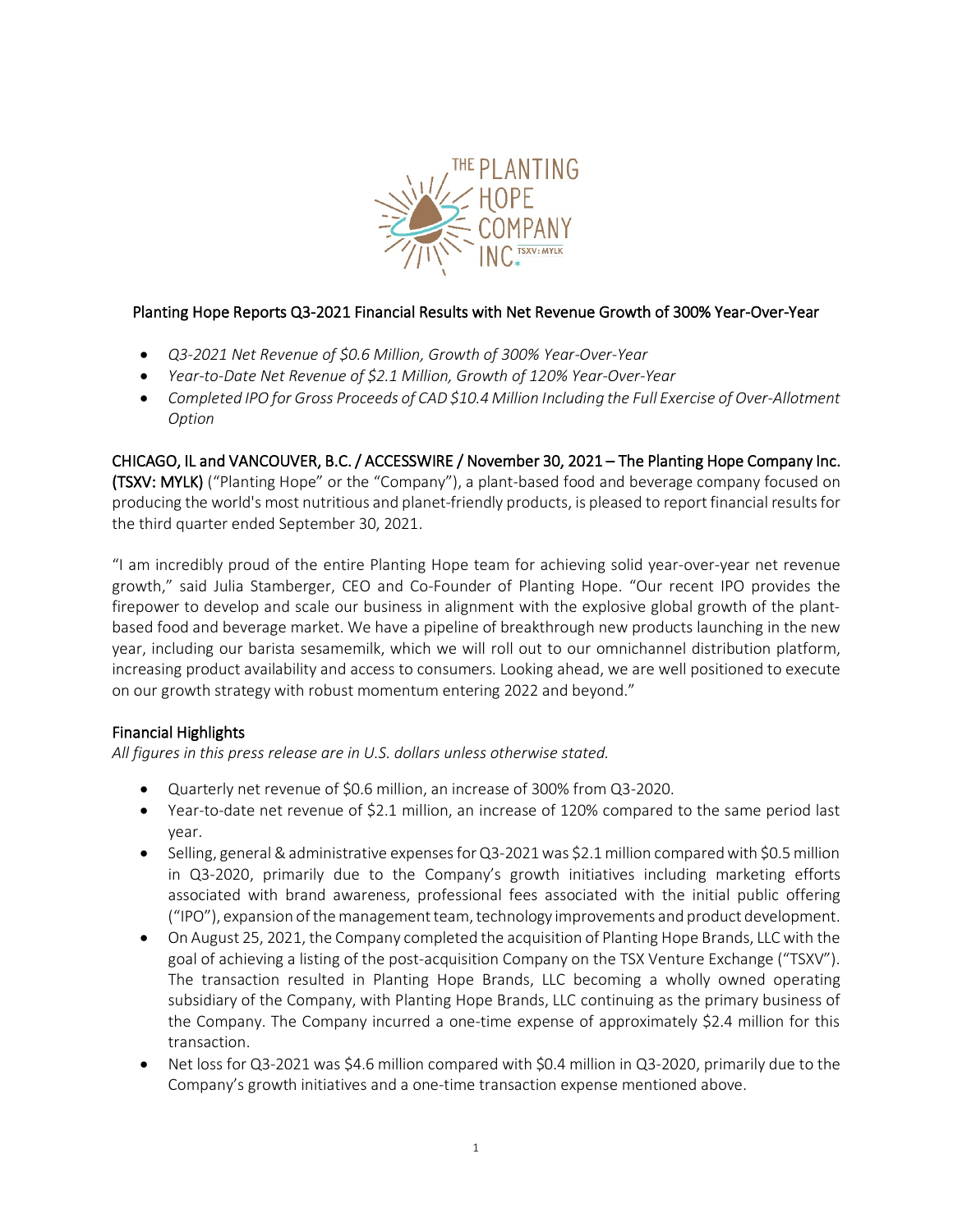- On November 12, 2021, Planting Hope completed its IPO through the sale of 22,500,000 subordinate voting shares ("Shares") at a price of \$0.40 per share for gross proceeds of CAD \$9.0 million. The Shares are listed on the TSXV and began trading on November 18, 2021 under the symbol "MYLK".
- On November 26, 2021 the Company received additional gross proceeds of CAD \$1.35 million for the full exercise of the over-allotment option, which was granted during the IPO to its agent, Canaccord Genuity Corp.

# Sales and Marketing Highlights

We have an omnichannel distribution platform with the following strategic approach:

- Establish ecommerce distribution, providing wide availability and access to consumers; this includes direct-to-consumer subscription capability through our own branded websites.
- Expand our ecommerce direct-to-business platforms to ensure small retailers and businesses have access to all products regardless of distribution channel.
- Expand grocery and natural grocery distribution in both chilled and shelf-stable segments, as applicable, with both grocery retailers and key distributors and distribution warehouses.
- Enter mass market retailers, specialty channels, club stores and corporate foodservice operators, and their distributors, as applicable.
- In addition to the above channels, barista sesamemilk has a focus on independent and chain coffee, tea, and smoothie shops, both a sales opportunity and an opportunity to grow consumer awareness and trial of sesamemilk through hot and chilled coffee and tea beverages and smoothies.
- Explore international export market: interest established and discussions underway with distributors and retailers in Canada, APAC, UK, EU, Middle East and Latin America.

We continue to work with our deeply experienced sales partners with relationships with key retailers across the U.S. and Canada to rapidly engage our brands with strategically aligned retailers.

The Company's financial statements for the three and nine months ended September 30, 2021 can be found on the Company's issuer profile on SEDAR a[t www.sedar.com.](http://www.sedar.com/)

## About The Planting Hope Company Inc.

Planting Hope develops, launches and scales uniquely innovative plant-based and planet-friendly food and beverage brands. Planting Hope's cutting-edge products fill key unmet needs in the skyrocketing plantbased food and beverage space. Founded by experienced food industry entrepreneurs, Planting Hope is a women-managed and women-led company with a focus on nutrition, sustainability and diversity. For more information visit: [www.plantinghopecompany.com.](http://www.plantinghopecompany.com/)

# **Contacts**

Julia Stamberger CEO and Co-founder (773) 492-2243 [julia@plantinghopecompany.com](mailto:julia@plantinghopecompany.com)